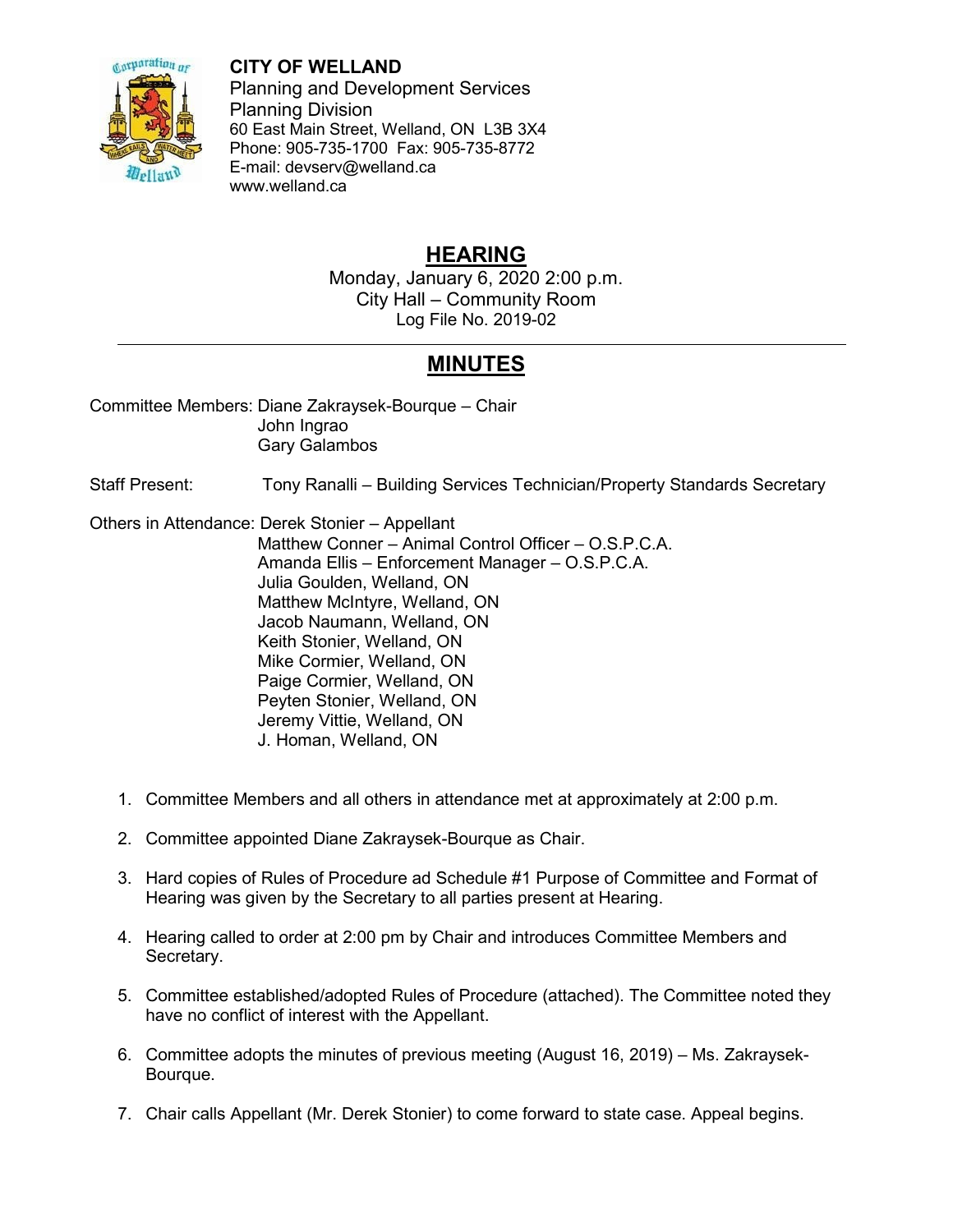- 8. Appellant states the following: he was out of the country, not in attendance at time of incident. States victim entered house unannounced at 2 a.m. to pick up his girlfriend. (Appellant's sisterin-law). Appellant notes his son (Keith Stonier) was home at night at time of incident. The dog is under 2 years old and shows no aggression to any dog. He would not have this type of dog around small children if it was aggressive. He believes the dog was provoked and received pain intentionally or unintentionally. Appellant notes the victim was previously in the home. Appellant notes the dog is docile. The appellant states he is not in agreement with the muzzle order, neutering, and liability insurance policy for the dog.
- 9. Committee member (Gary Galambos) notes that the report states the Appellant entered the home at 11:30 a.m. but Appellant noted 2 a.m. Committee member (Gary Galambos) notes that victim entered the home and son (Keith) states that the dog was injured, but there is no proof. Committee member (Gary Galambos) states he has no evidence that the dog was provoked. Committee member (Gary Galambos) asks the weight of the dog. Appellant responds dog weights about 60 lbs.
- 10. Committee member (John Ingrao) asks Appellant if daughter resides at dwelling. Appellant notes the daughter does not reside at this dwelling. Committee member (John Ingrao) notes the report indicates the victim was invited. Committee member (John Ingrao) clarified the following with the Appellant: It is confirmed that the son (Keith Stonier) was at the house at time of incident and was not on the same floor at time of incident. The niece Trina and friend Adrian were upstairs at time of incident. After the incident, Trina asks if the dog was ok. Victim ran out of the house. Checked with victim was ok. Adrian was helping Trina complete a school assignment. Three dogs reside at the house. Committee member (John Ingrao) asks if there is any pit bull bloodline in the dog. The Appellant states no. The Committee member (Diane Zakraysek-Bourque) ask if the dog is licensed. The Appellant states the dog is not licensed. The other two dogs at the house owned by the spouse of the Appellant are licensed. Four dogs were present at time of incident. Fourth dog was visiting for two weeks. Committee member (Diane Zakraysek-Bourque) asks if all dogs up to date on immunization shots. Appellant confirms all dogs up to date on immunization shots. Committee member (Diane Zakraysek-Bourque) clarifies the following with the Appellant: The spouse and Appellant were not present at time of incident. The daughter Trina and son Keith were present at time of incident. The Appellant confirms property is currently fenced at 6 ft. height.
- 11. Committee member (Gary Galambos) asks how many times the victim visited the house. The Appellant responds approximately half-dozen times. The Appellant notes Trina (niece) was present at time of incident. Committee member (Gary Galambos) asks why dog was aggressive if it knows the victim. Appellant responds by stating he is asking the same thing and this is why he is appealing the order. Committee member (Gary Galambos) further notes per the report the dog attacked on two occasions, once in the house and once outside of the house.
- 12. Committee member (Diane Zakraysek-Bourque) asks if the order and report gets sent to the victim. Enforcement Manager – O.S.P.C.A. (Amanda Ellis) responds that only through an Freedom of Information request then victim or Appellant can receive the incident report.
- 13. Appellant's son (Keith S.) states that Trina and Adrian would not be at the front door because they were doing a school project in the Dining Room. He then states the dog was never in the front yard.
- 14. Committee member (Gary Galambos) reads report from the order. Committee member (Diane Zakraysek-Bourque) asks to Appellant's son (Keith S.) if there were four dogs on property. Appellant's son (Keith S.) confirms the four dogs were on the property at time of the incident. Appellant's son (Keith S.) states he only spoke to Public Heath representative after the incident. Committee member (John Ingrao) clarifies that Appellant's son (Keith S.) went back to his room at approx. 2:20 a.m. Appellant's son (Keith S.) states he heard commotion at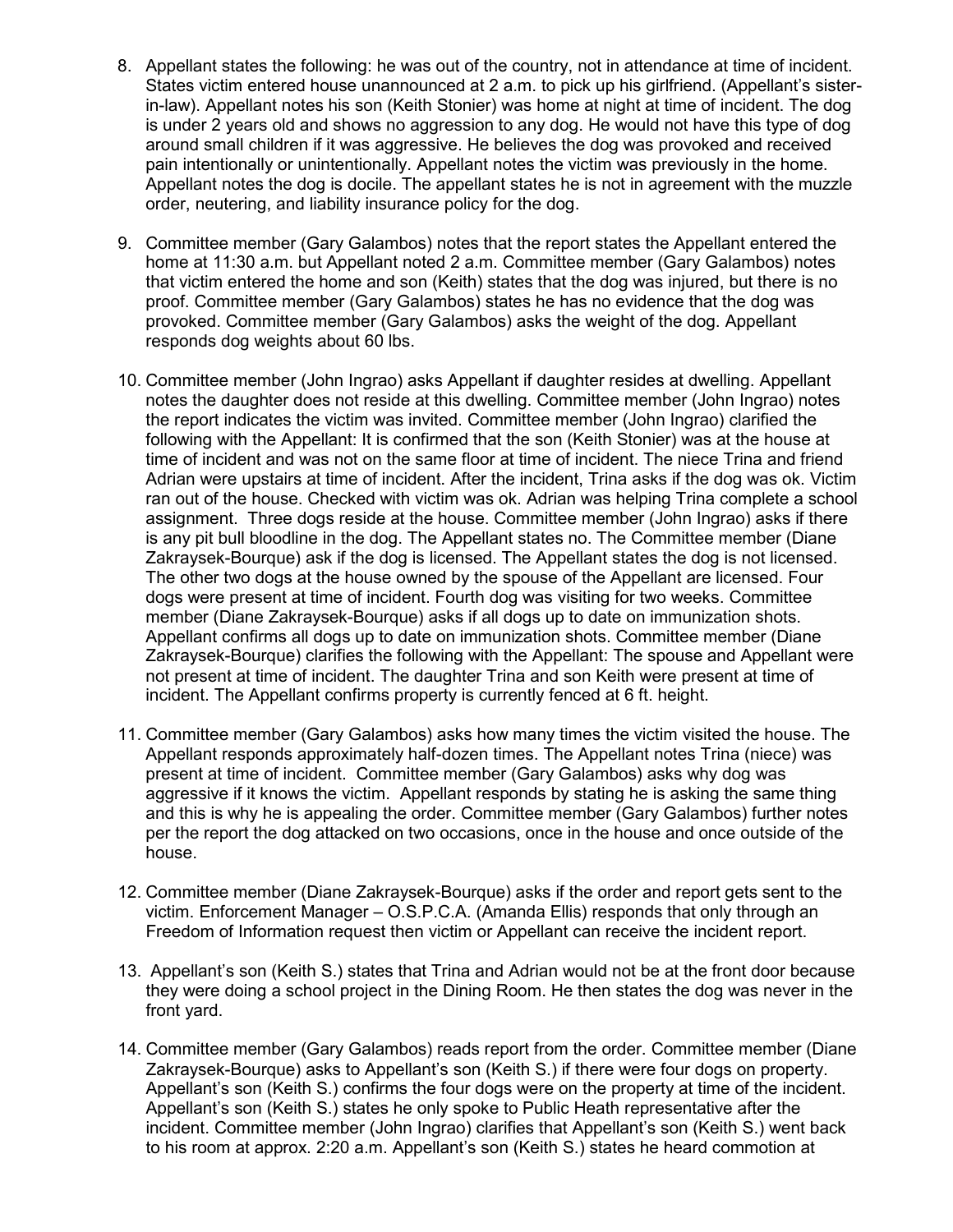approx. 2:00 a.m. Committee member (John Ingrao) asks if the Appellant's son (Keith S.) has spoken to the S.P.C.A. The Appellant's son (Keith S.) states no.

- 15. Member from the public Michael Cormier states his children attend the Appellant's house and plays with his children and their dog. He states he never has seen aggression from this dog.
- 16. Committee member (Gary Galambos) read portions of the report in which states somebody was outside to chase dog back into the house. Appellant responds that he can't speak to that report. Committee member (John Ingrao) clarifies with Appellant's son that only Trina, Adrian, and Keith were in the house at the time of the incident.
- 17. Enforcement Manager O.S.P.C.A. (Amanda Ellis) noted the incident occurred on Nov. 24<sup>th</sup>. Appellant noted that he left for vacation on Nov.  $18<sup>th</sup>$ . It was clarified that the accused dog is not neutered and the two female dogs owned by the Appellant are not spayed. The female visiting dog was spayed. Enforcement Manager – O.S.P.C.A. (Amanda Ellis) asked the Appellant when the accused dog was last in heat. The Appellant responded last spring. Enforcement Manager – O.S.P.C.A. (Amanda Ellis) asked the Appellant did any of the dogs show spotting. The appellant stated no.
- 18. Enforcement Officer O.S.P.C.A. (Matthew Conner) read portion of the report and stated the dog was aggressive because it was nipping at the victim. Enforcement Officer – O.S.P.C.A. (Matthew Conner) noted there is photos in the report of the severity of the bites and states the muzzle order was required for safety of the public.
- 19. Enforcement Manager O.S.P.C.A. (Amanda Ellis) that the male dog is the dominant dog to protect the pack, i.e. lead of the pack. Also she noted there is a three week window when hormones are active, but does not believe this scenario happened for this incident.
- 20. Enforcement Officer  $-$  O.S.P.C.A. (Matthew Conner) confirmed date of order was Dec.  $4<sup>th</sup>$ . The enforcement officer spoke with the son (Peyten) and a friend when order was issued.
- 21. Chair noted that the Welland By-Law allows only three dogs per household. Enforcement manager responded by stating visiting dogs do not apply to the total number of dogs allowed per household. Appellant asked when dog bite was reported. Enforcement officer responded Nov. 29<sup>th</sup>.
- 22. Chair asks the Enforcement manager if the city is liable if the muzzle order is not followed. The enforcement manager responded that the City and the O.S.P.C.A. is liable if there is no decision and there is another incident. The enforcement manager and officer state the muzzle order should be enforced. The enforcement manager responded as follows: since the victim is not present we base the order on the evidence of the report. The muzzle order is for protection of another incident. The enforcement manager stated the dog knew what he was doing and that neutering the dog helps the behaviour of male dogs.
- 23. Appellant noted that the victim is not here. Appellant's son (Keith Stonier) stated the dog was always indoors. Appellant's son (Keith Stonier) checked on the victim and in his opinion the wounds did not look so bad.
- 24. Additional witness James Homan noted he has two children and his kids play with the dog. Also noted he doesn't know how this happened. Chair asked if witness has entered house. Witness responded by stating has visited the home several times.
- 25. Additional witness Jeremy Vittie notes his children frequent the home. He has a dog that is not neutered and the dog accused and his dog frequent each other. His children play with the dogs.